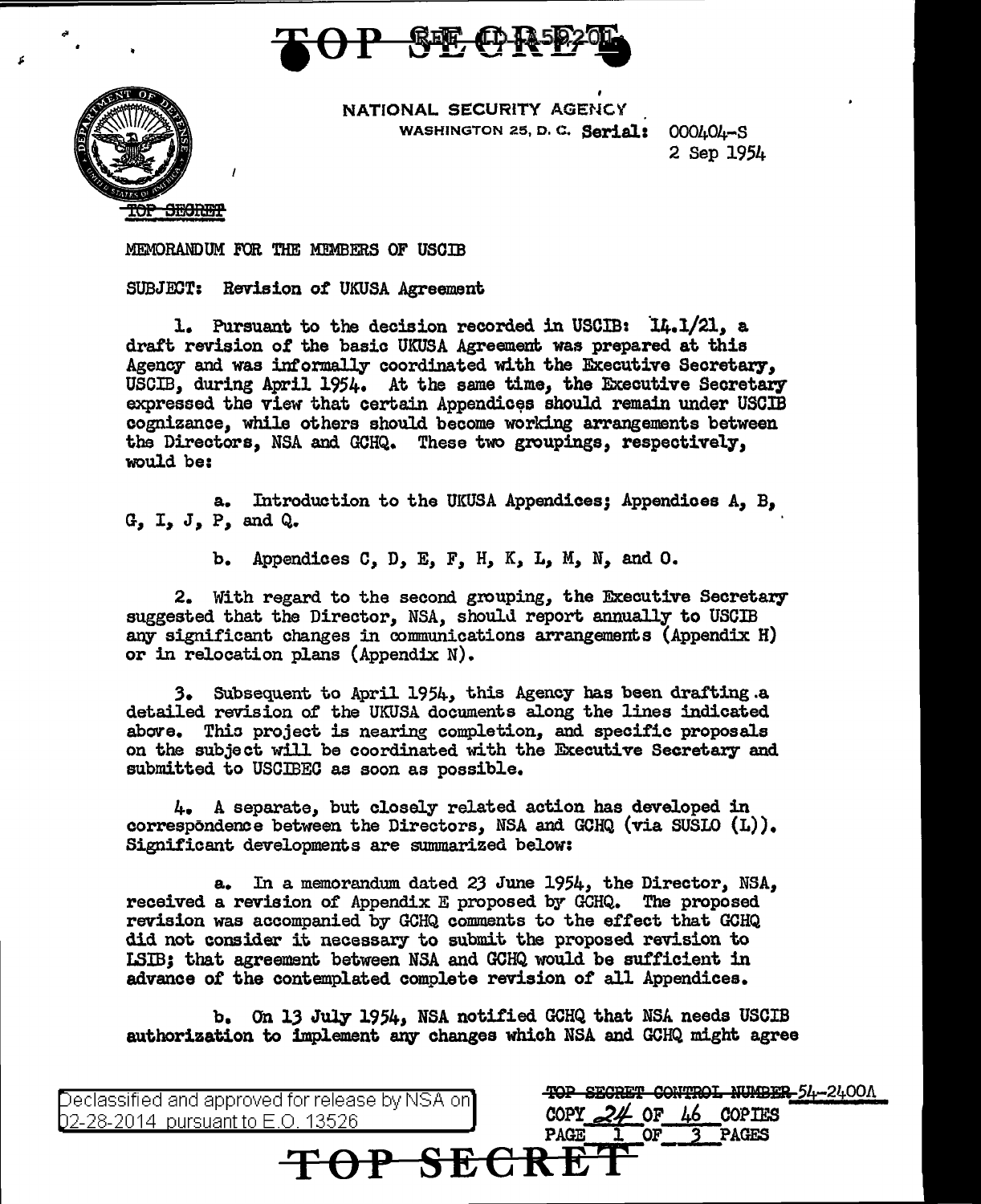

## **TOP SECRET**

.J

,,. • ,,

Serial: 000404-S

are required in Appendix E and certain other Appendices; that NSA was considering proposing that a note be added to the Introduction to the Appendices. The note would explain that several of the Appendices require revision by USCIB and LSIB. It would explain. further, the interim status of certain technical Appendices which might, according to the agreed views of NSA and GCHQ, require revision. The text *ot* such an explanatory note was contained in this correspondence of 13 July 1954 for GCHQ comment.

c. GCHQ reply to the correspondence of lJ July 1954 was received in a memorandum dated 5 August 1954. The reply suggested several changes in the note as originally drafted at NSA. The proposed note, as revised by GCHQ, is as follows:

> "On 1954, USCIB and I.SIB agreed that a general revision of the Appendices was required. They further agreed that as a first step toward such revision USCIB would furnish LSIB, for comment, detailed proposals which are being prepared by USCIB. Pending agreement by both parties on a general revision of the Appendices, the Directors, NSA and GCHQ, will:

- (a) determine jointly any changes which may be required in Appendices C,  $\bar{D}$ , E, F, K, L, and M and
- (b) implement any such changes which they agree to be necessary.

Although this interim authorization enables the Directors, NSA and GCHQ, to change or interpret specified Appendices by mutual agreement, it does not require USCIB or I.SIB to approve such changes or interpretations provided these are within the spirit and intent of current UKUSA policy."

d. The GCHQ reply mentioned in sub-paragraph *c,* above, also included. the following comments:

> (1) "Director, GCHQ, is already authorized by LSIB to agree to changes in the Appendices when these changes merely affect technical COMINT matters and are not matters of inter-Board policy. The new proposed wording is therefore intended to avoid the suggestion that new 1 authorization' is required from LSIB."

> > TOP SECRET CONTROL NUMBER 51-2400A

COPY 24 OF 46 COPIES

PAGE 2 OF *3* PAGES